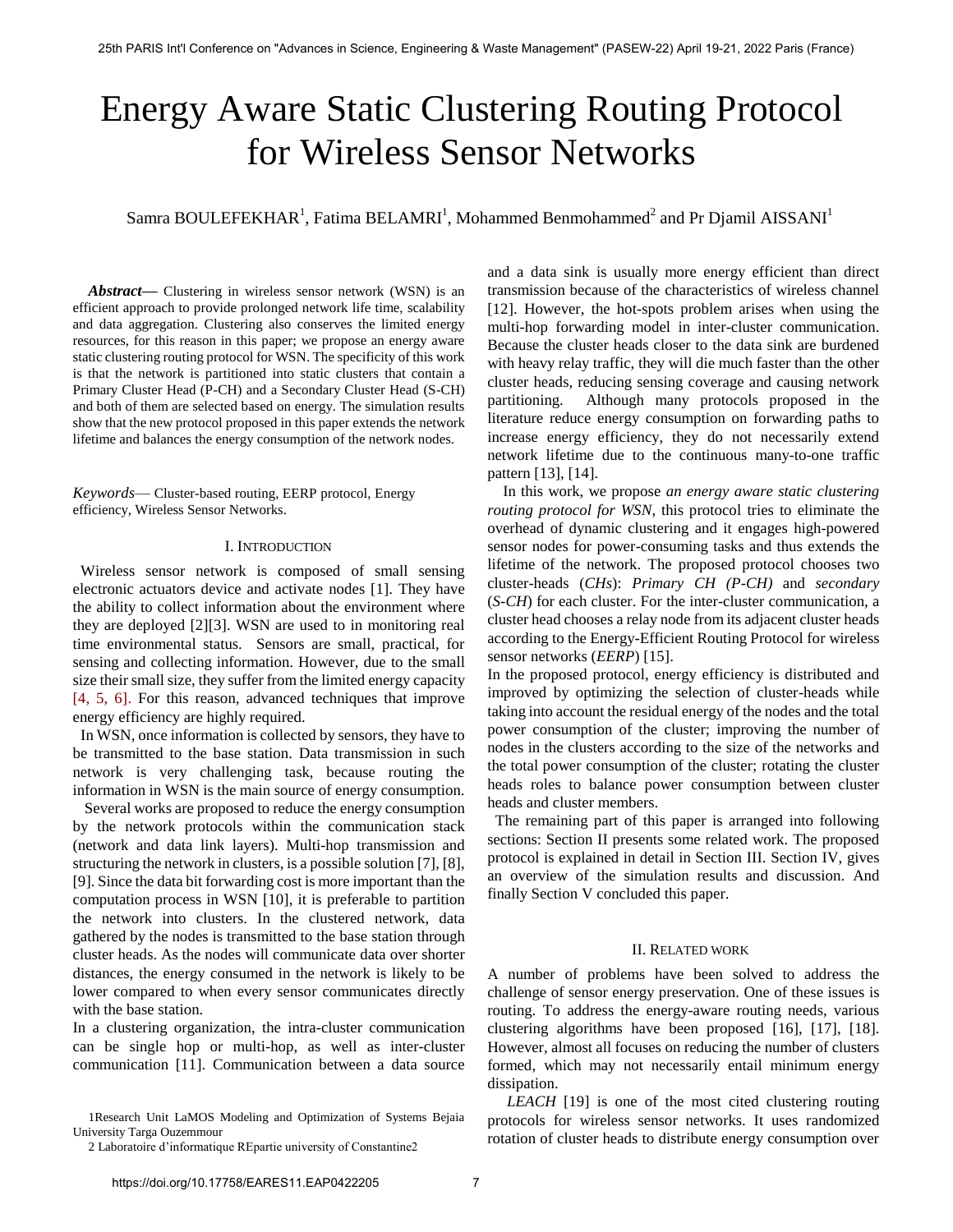all nodes in the network. In the data transmission phase, each cluster head forwards an aggregated packet to the base station directly. An energy-aware variant (*TL-LEACH*: for Two-Levels Hierarchy for Low-Energy Adaptive Clustering Hierarchy) of *LEACH* is proposed in [20]. *TL-LEACH* uses random rotation of local cluster base stations (primary cluster-heads and secondary cluster heads). This permits to better distribute the energy load among the sensors in the network especially when the density of network is higher. In [21], authors used mathematical battery model for implementation in *WSNs.*

With this battery model authors proposed a new Battery Aware Reliable Clustering (BARC) algorithm for WSNs. It improves the performance over other clustering algorithms by using *Z-MAC* and it rotates the cluster heads according to battery recovery schemes. In [22], Zarei et al. propose a novel Cluster Based Routing Protocol *(CBRP)* for prolong the sensor network lifetime. *CBRP* clusters the network by using new factors and then construct a spanning tree for sending aggregated data to the base station which can better handle the heterogeneous energy capacities. Diwakar et al. [23] propose an Energy-Efficient Level Based Clustering Routing Protocol for wireless sensor networks *(EELBCRP)*. *In EELBCRP*, Network partitioned into annular rings by using various power levels at base station and each ring having various sensor nodes. Also consider the residual energy of each node and distance from the Base Station of nodes as the principle of cluster-head election. In [24], Golam-Rashed et al. propose a two-layer hierarchical routing protocol *(CBHRP)*. They introduce a new concept called head-set, consisting of one active cluster head and some other associate cluster heads within a cluster. The head-set members are responsible for control and management of the network.

 Our work is closely related to the Energy-Efficient Protocol with Static Clustering *(EEPSC)* presented in [25]. Where, Zahmati et al propose a hierarchical static clustering based protocol, which eliminates the overhead of dynamic clustering and engages high power sensor nodes for power consuming tasks and as a result prolongs the network life time.

## III. THE PROPOSED PROTOCOL DETAILS

*The energy aware static clustering routing protocol for WSN*  proposed is a self-organizing, static clustering method that forms clusters only once during the network action. It is divided into rounds; each round is achieved in two phases: Cluster-heads election phase and data transmission phase. In the following sub-sections, we discuss each of these phases.

# *III.1 Cluster construction*

According to the static clustering scheme used in EEPSC [25], cluster formation is performed only once at the start of network operation, the construction of clusters is performed only once at the start of network operation. Thus, the base station broadcasts *nbLV* different messages with different transmission powers. The *nbLV* represents the number of levels that we are looking for. i.e., the base station transmits a level-1 signal with minimum power level. All nodes, which hear this message, set their level as 1. Then, the base station increases its signal power to attain the next level and transmit a level-2 signal. All the nodes that receive the massage but do not set the previous level set their

level as 2. This procedure continuous until the base station transmits corresponding massages to all levels. So, each sensor node in a WSN is assigned its own level from the external base station. A level is given as the form like a concentric circle using the signal strength of the base station as shown in figure 1.



 By assuming that the battery of the base station is infinity, the all sensor nodes can receive the level information from the base station regardless of the distance between sensor nodes and itself. The number of these levels depends on the network size and the number of sensor nodes. Then, by using a bi-directional communication model to determine clusters, the network area is divided into *C* clusters by broadcasting different messages from the base station. In this proposed protocol the base station is able to communicate in omnidirectional and sectorized unidirectional way.

In order to overcome the hot spots problem, we introduce an unequal clustering mechanism to balance the energy consumption among cluster heads. Clusters closer to the base station have smaller sizes than those farther from the base station, thus cluster heads closer to the base station can preserve some energy for the purpose of inter-cluster data forwarding.

# *III.2. Clusters-head election*

Once the clusters are established, the cluster head election phase is started. In this phase, two cluster heads are elected. The primary cluster-head (*P-CH*) and the secondary cluster head (*S-CH*).

A sensor node elects himself as a (*P-CH*) after evaluating its weight function  $P_i$ . In order to optimize energy management, this weight function should choose the highest energy capacity nodes, the biggest diameter of the network, and ones which have been less frequently cluster-head.

The weight  $P_i$  of a node  $i$  is based on the number of times that the node *i* is selected as *P-CH*, the distance between the node *i* and cluster center and the energy.

 The *S-CH* is chosen from nodes in the same cluster , *S-CH* is the node which maximizes the objective function F of *P-CH* (see Eq.  $(1)$ ).

Let *j* be the *P-CH* neighbor of the same cluster.  
\n
$$
S - CH = \{i / F_i = \max F_j\}(1)
$$

The objective function F is based on energy parameter, the distance between the node *j* and the base station.

The objective function provides a good estimate of the communication cost. The  $F_i$  of a node *i* is a measure of the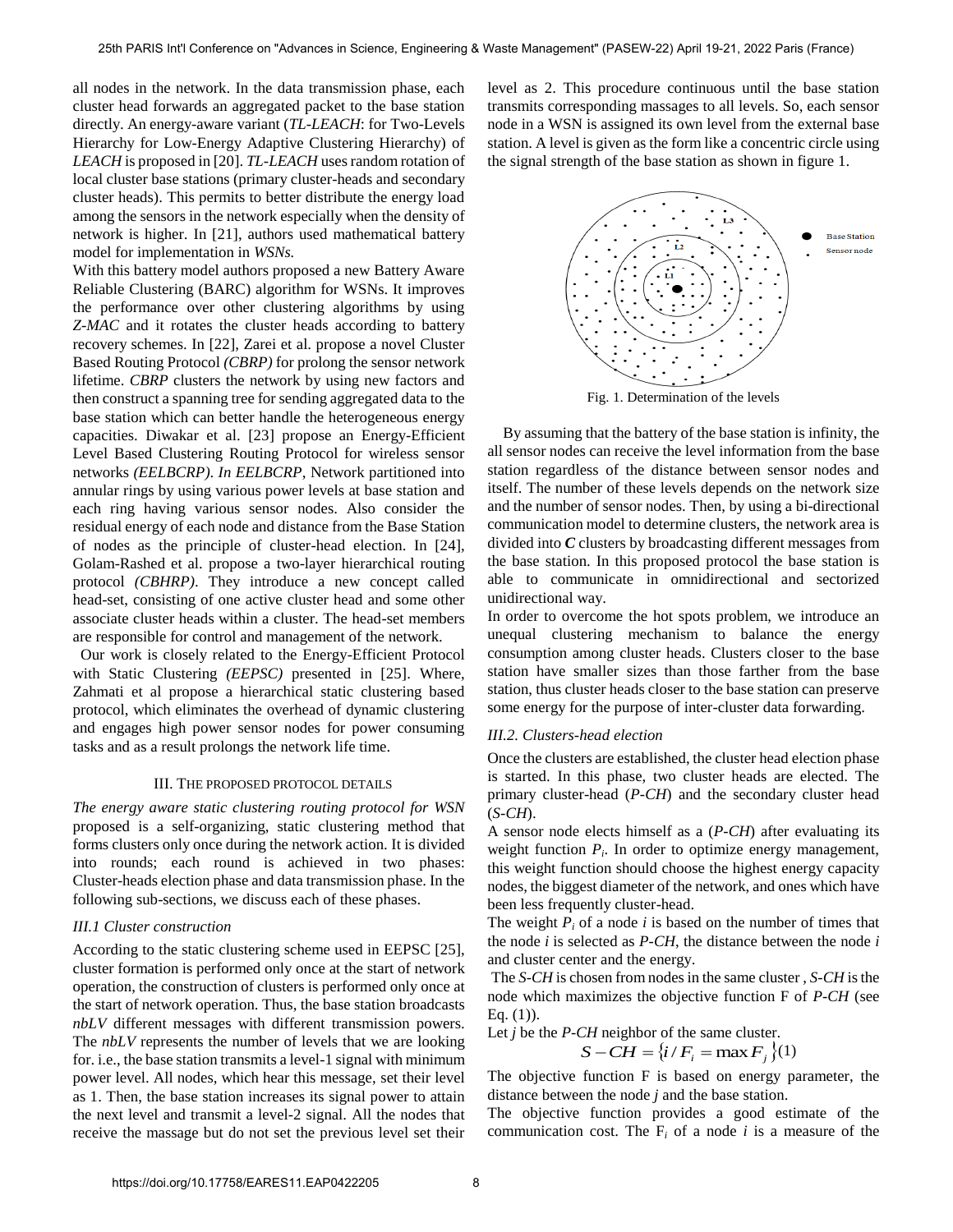expected intra-cluster communication cost, between *P-CH* and S-CH, if this node becomes a *S-CH*.

A *P-CH* ensures the following tasks:

- *P-CH* sets up a TDMA (Time-Division Multiple-Access) schedule and transmits this schedule to its members during *bt*
- *P-CH* collects data from cluster members, aggregates the received data packets into a single data packet using data fusion technique. Then it transmits the compressed data to the *S-CH*. This latter, sends the received data to the base station (see Sec III.3.2).

The data packets consist of node *ID*, energy level and collected data.

- As the *P-CH* node consumes more energy than other nodes within the cluster, the current *P-CH* elects another node with the most residual power as the next *P-CH*. It chooses also the next *S-CH*, based on the objective function F, for the next round.
- During *wt*, cluster members have the information about the newly elected *P-CH* and *S-CH*. In others words, the current *S-CH* sends the Information Packet including the new responsible sensor IDs for the next round. Whereas, a *S-CH* ensures the following tasks:
- Each intermediate S-CH forwards the data to a chosen neighbor *S-CH* in its Neighbor Information Table *NIT*
- The main purpose of using the S-CH is to distribute the load among several nodes, thus avoiding the bottleneck caused by a single *CH*. Therefore, if the *P-CH* (of the same cluster) dies, the *S-CH* replaces it for completing the tasks of this *P-CH* (during the current round).

# *III.3. Data transmission*

When the clustering is proceeded, the communication in the network is divided into communication from cluster members to the cluster head "intra-cluster communication" and communication from the cluster heads to the base station "inter-cluster communication".

# *III.3.1. Intra-cluster Communication*

The communication phase operation is divided into frames, where nodes send their data to the P-CH at most once per frame during their allocated transmission slot. The duration of each slot in which a node transmits data is constant, so the time to send a frame of data depends on the number of nodes in the cluster.

We assume that nodes are all time synchronized and start the communication phase at the same time. This could be achieved, for example, by having the *BS* send out synchronization message to nodes during the waking time *(wt).* In order to reduce the energy dissipation, each cluster member uses power control to set the amount of transmits power based on the received strength of the *P-CH*.

Furthermore, the radio of each cluster member node is turned off until its allocated transmission time. Since we are trying to provide better performances for the situation when all the nodes have data to send to the P-CH, the use of a TDMA schedule is an efficient exploitation of bandwidth and represents a low-latency and energy-efficient approach. The P-CH must be awake to receive all the data from the nodes in the cluster.

Once the *P-CH* receives all the data, it performs data aggregation to improve the common signal and reduce the uncorrelated noise among the signals. The resultant data are sent from the *P-CH* to the *S-CH* during the break time *(bt).*

# *III.3.2. Inter-Cluster Communication*

 In this communication mode we adopt the multi hop mode to achieve the inter-cluster transmission. In inter-cluster communication the CHs transmit their aggregated data to the base station by passing several other CHs. In this work, we design an energy-aware multi-hop routing protocol for the inter-cluster communication based on our protocol *EERP* [15]. The base station initiates the connection by flooding the network in the direction of the source node and transmits "Global Information packet". At the beginning of this process (*wt*), each *S-CH* broadcasts this packet "G-INFO-PK" across the network at a certain power which consists of its node *ID*, residual energy and cost function *(f).* The concrete scheme of choosing the best relay *S-CH* is explained as follows.

When a *S-CH* receives this broadcast message, it checks whether it has an entry in its *NIT* for the *S-CH* that transmitted the message. If not, it adds an entry that consists of Id, remaining energy, state (concerned, not concerned) that is determined according to an energy threshold alpha and cost function.

If the *G*-INFO-PK is sent from *S*-CH<sub>*j*</sub> to *S*-CH<sub>*i*</sub>, *S*-CH<sub>*i*</sub> calculates the cost function  $f_i$  of the path as:

$$
f_i = \min f_{ij} + 1/RE_i \text{ (2)}
$$

Where:

# *RE<sup>i</sup>* : residual energy of the node *i*

 Then *S-CH<sup>i</sup>* retransmits the *G-INFO-PK*, but changes the *id* field to its *id* and energy level field to its remaining energy level and  $f_i$  by  $f_i$ . Every *S-CH* in the network retransmits *the G-INFO-PK* once (during each *wt* in each round), to all its *S-CHs* neighbors. Thus, each node *S-CH* has a number of ―*S-CHs*‖ neighbors through which it can route packets to the base station. An S-CH bases its routing decision on two metrics: state and cost function. A *S-CH* searches its *NIT* for all its *S-CHs* neighbors concerned with minimum cost function *f*. This is continued till the data packet reaches the base station.

 After each round (during *wt*), new *P-CHs* and *S-CHs* are elected, and new relays are formed.

# IV. SIMULATION RESULTS

In this section, a simulation is performed in order to evaluate the performance of the proposed protocol and we compare its performance with TL-LEACH and EEPSC protocols.

# *IV.1. Performance metrics*

The performance of the proposed protocol is evaluated by using the following metrics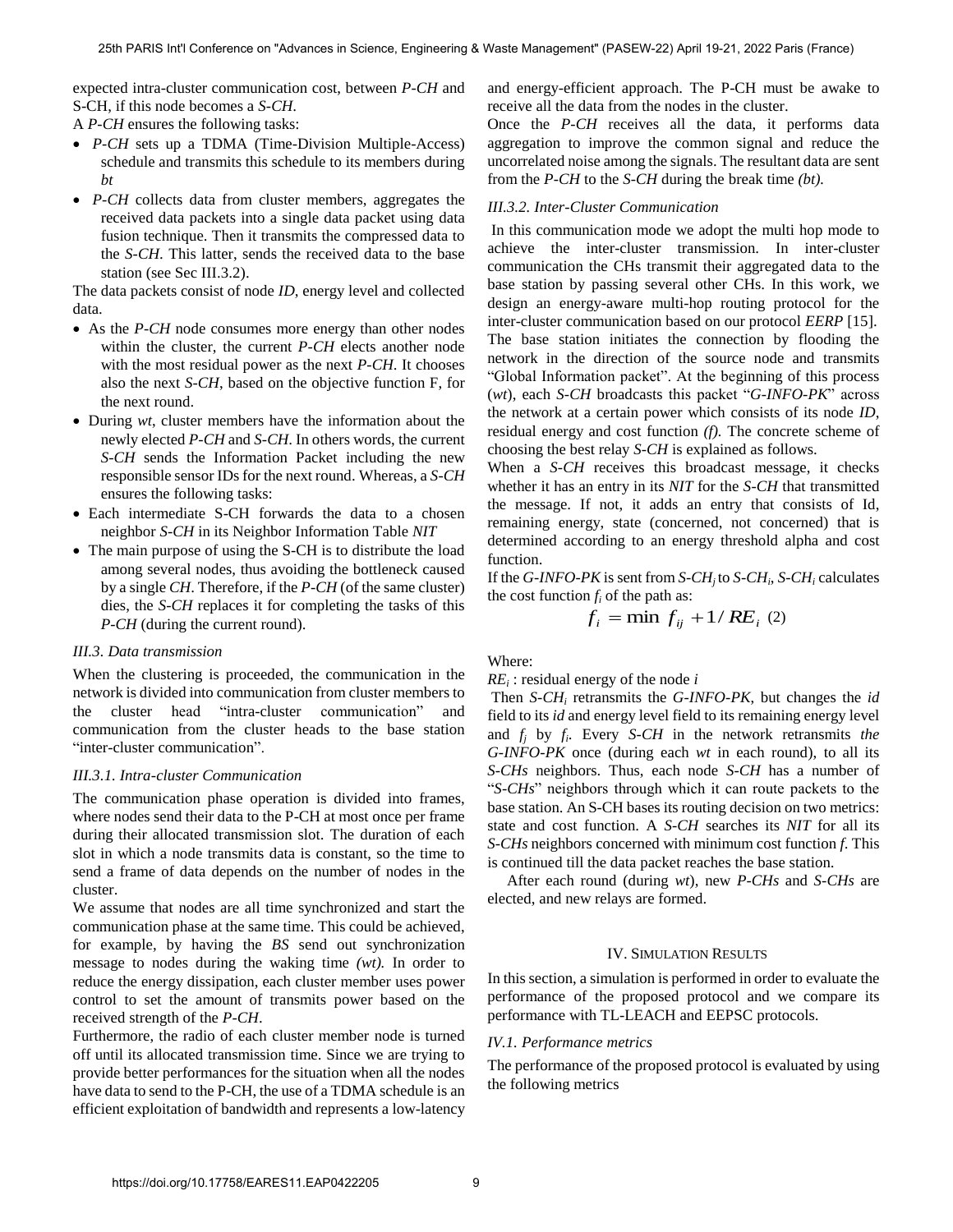# *IV.1.1. The Average Energy Consumption (AEC)*

The average cumulative energy consumption in the network is computed by estimating the energy required to relay data from each node to the base station through a multi-hop path.

### *IV.1.2. The Data Messages Received (DMR)*

DMR represents the total number of data messages received by the base station over the number of rounds of activity.

# *IV.2. Radio energy dissipation model used*

The energy costs for the various protocols discussed in the previous section were compared with those of the proposed protocol using the first order radio model [19], [26]. The transmitted and received energy costs for the transmission of a *k-bit* data message between two nodes separated by a distance of *d* meters are given by Eqs 3 and 4 respectively.

$$
E_{tx} = k * E_{elec} + k * E_{amp} * d^2
$$
 (3)  

$$
E_{rx} = k * E_{elec}
$$
 (4)

Where:

*Eelec*: the electronics energy. *Eamp*: the amplifier energy.

# *IV.3. Results and Discussions*

The proposed protocol was implemented in the *J-SIM* simulator [27], [28]. This section presents the results of simulation and discussion.

The improvement gained by the proposed protocol compared to *TL-LEACH* and *EEPSC* is illustrated by figures 2 and 3 which indicate the average energy consumed is decreased; overall number of messages received at base station is increased.



Fig.2. Average energy consumed in the network

 Fig.2 presents the graph of average energy dissipation, the *proposed protocol* consumes energy more efficiently than the *TL-LEACH* and *EEPSC* protocols (this is due to fact that in *TL-LEACH* and *EEPSC*, *CHs* transmit their data directly to the *BS*). This may be due to the following reasons. First, alternating the role of *P-CH* and using two kinds of *CHs (P-CH, S-CH)* can balance energy consumption among cluster members. Second, *the proposed protocol* eliminates the overhead of dynamic

clustering. Third, our protocol adopts the multi-hop communication among cluster heads during inter-cluster communications, based on the cost function, thus saving more energy in nodes.

 Fig.3 illustrates the number of data messages received by the base station for the three routing protocols; it is shown in this figure that the total number of data messages received by the base station over the number of activity rounds, roposed protocol receives more data. This protocol uses multiple routes, based on *EERP*; hence the probability to reach the base station is better than *TL-LEACH* and *EEPSC*.

As can be noticed, *TL-LEACH* sends much more data to the base station than EEPSC. Such result can be justified by the fact that, in *TL-LEACH*, the nodes are forced to transmit to smaller distances.



Fig.3. Number of DATA-PK received at base station.

# V. CONCLUSION

 In this work, a novel energy-efficient routing protocol which partitions the network into static clusters, eliminates the overhead of dynamic clustering and uses two kinds of *CHs* ( *P-CHs and S-CHs*) to distribute the energy load among high power sensor nodes and extend the network lifetime.

We introduced an unequal clustering mechanism to balance the energy consumption among cluster heads. Clusters closer to the base station have smaller sizes than those farther away from the base station, thus cluster heads closer to the base station can preserve some energy. Simulation results show that the proposed protocol has better performances than *TL-LEACH* and *EEPSC* protocols in context of energy consumption and the data message received.

#### **REFERENCES**

- [1] D. Estrin, L. Girod, G. Pottie and M. Srivastava ―Instrumenting the world with wireless sensor networks‖, Proceedings of the International Conference on Acoustics, Speech and Signal Processing (ICASSP), 2001.
- [2] [I.F. Akyildiz, W. Su, Y. Sankarasubramaniam and E.](https://doi.org/10.1109/MCOM.2002.1024422)  Cayirci "A Survey on Sensor Networks", IEEE [Communications Magazine, pp. 102-114, 2002.](https://doi.org/10.1109/MCOM.2002.1024422)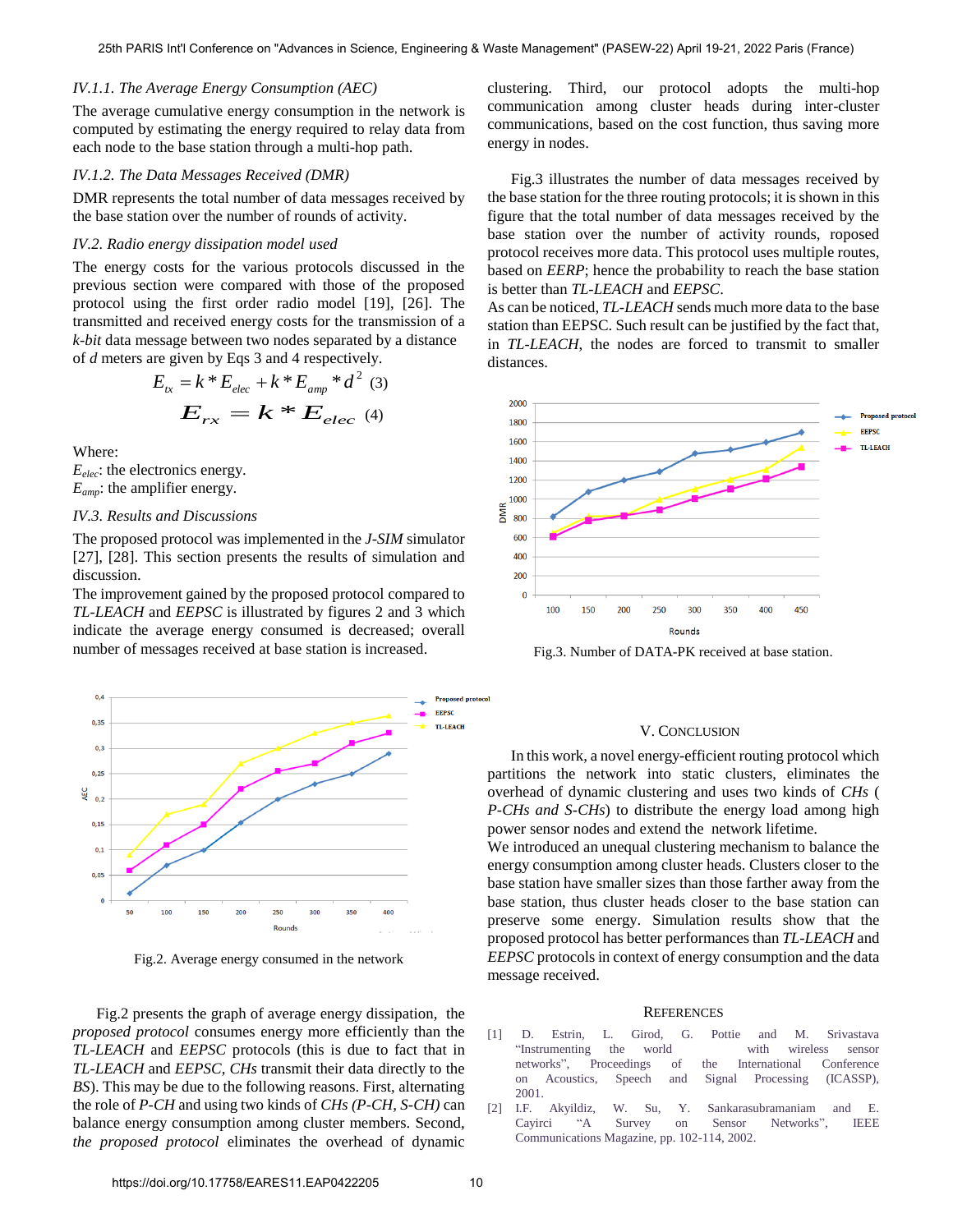https://doi.org/10.1109/MCOM.2002.1024422

- [3] I. F. Akyildiz and M.C. Vuran "Wireless Sensor Networks", published by [John Wiley - Sons, 2010.](https://doi.org/10.1002/9780470515181) https://doi.org/10.1002/9780470515181
- [4] [G. Anastasi, M. Conti, M. Francesco, A. Passarella Energy conservation](https://doi.org/10.1016/j.adhoc.2008.06.003)  in wireless sensor networks: "A survey, Ad Hoc Networks" journal, [pp.537-568, 2009.](https://doi.org/10.1016/j.adhoc.2008.06.003)
- https://doi.org/10.1016/j.adhoc.2008.06.003
- [5] N. Zhong, V. Callaghan, A-A. Ghorbani and B. Hu "A Survey of Energy Conservation, Routing and Coverage in Wireless Sensor Networks", Proceedings of International Conference on Active Media Technology (AMT), 2011.
- [6] J-N. Dehankar and P. Patil and G. Agarwal "Survey on Energy Consumption in Wireless sensor Network", International Journal of Engineering Research and Technology (IJERT), Vol. 2, pp. 1-4, 2013.
- [7] [K. Sha , J. Gehlot and R. Greve Multipath Routing Techniques in](https://doi.org/10.1007/s11277-012-0723-2)  [Wireless Sensor Networks: A Survey , Wireless Personal Communication](https://doi.org/10.1007/s11277-012-0723-2)  [journal, 2012.](https://doi.org/10.1007/s11277-012-0723-2)
	- https://doi.org/10.1007/s11277-012-0723-2
- [8] A. Abbasi and M. Younis "A survey on clustering algorithms for wireless sensor networks", Computer Communications, pp. 2826-2841, 2007. https://doi.org/10.1016/j.comcom.2007.05.024
- [9] V. Kumar, S. Jain and S. Tiwari Energy Efficient Clustering Algorithms in Wireless Sensor Networks: A Survey, International Journal of Computer Science Issues, 2011.
- [10] G. J. Pottie and W. J. Kaiser Wireless Integrated Network Nodes, B. Krishnamachari, D. Estrin and S. Wicker The Impact of Data Aggregation
- [11] M. Ye, C. Li, G. Chen and J. Wu EECS: An Energy Efficient Clustering Scheme in Wireless Sensor Networks, Proceedings of the IEEE International Performance Computing and Communications Conference (IPCCC), pp. 535-540, 2005.
- [12] [V. Mhatre and C. Rosenberg Design Guidelines for Wireless Sensor](https://doi.org/10.1016/S1570-8705(03)00047-7)  [Networks: Communication, Clustering and Aggregation, Ad Hoc](https://doi.org/10.1016/S1570-8705(03)00047-7)  [Networks Journal, pp. 45-63, 2004.](https://doi.org/10.1016/S1570-8705(03)00047-7)
	- https://doi.org/10.1016/S1570-8705(03)00047-7
- [13] S-K. Gupta and N. Jain and P. Sinha "Clustering Protocols in Wireless Sensor Networks: A Survey", International Journal of Applied Information Systems , Vol. 5, pp. 41-50, 2013.
- [14] X. Liu "A Survey on Clustering Routing Protocols in Wireless Sensor networks", Journal of sensors, Vol. 12, pp. https://doi.org/10.3390/s120811113
- [15] S. Boulfakhar and M. Benmohammed "A Novel Energy Efficient and Lifetime Maximization Routing Protocol in Wireless Sensor Networks", [Wireless Personal Communications, Vol. 72, pp. 1333-1349, 2013.](https://doi.org/10.1007/s11277-013-1081-4)  https://doi.org/10.1007/s11277-013-1081-4
- [16] D. J. Baker and A. Ephremides The Architectural Organization of a [Mobile Radio Network via a Distributed Algorithm, IEEE Transactions](https://doi.org/10.1109/TCOM.1981.1094909)  [on Communications, pp. 1694-1701, 1981.](https://doi.org/10.1109/TCOM.1981.1094909) https://doi.org/10.1109/TCOM.1981.1094909
- [17] C. F. Chiasserini, I. Chlamtac, P. Monti and A. Nucci Energy Efficient [design of Wireless Ad Hoc Networks, Proceedings of European Wireless,](https://doi.org/10.1007/3-540-47906-6_30)  [2002.](https://doi.org/10.1007/3-540-47906-6_30)
	- https://doi.org/10.1007/3-540-47906-6\_30
- [18] A.D. Amis and R. Prakash Load-Balancing Clusters in Wireless Ad Hoc Networks, Proceedings of IEEE Symposium on Application-Specific Systems and Software Engineering Technology (ASSET 2000), pp. 25-32, 2000.
- [19] [W. Heizelman, J. Kulik and H. Balakrishnan Adaptive protocols for](https://doi.org/10.1145/313451.313529)  [information dissemination in wireless sensor networks, Proceedings of](https://doi.org/10.1145/313451.313529)  [the Annual ACM/IEEE International Conference on Mobile Computin](https://doi.org/10.1145/313451.313529)  [and Networking, pp. 174-185, 1999.](https://doi.org/10.1145/313451.313529)  https://doi.org/10.1145/313451.313529
- [20] V. Loscri, G. Morabito and S. Marano A two-levels hierarchy for low-energy adaptive clustering hierarchy (TL-LEACH), IEEE vehicular
- technology conference, pp. 1809-1813, 2005. [21] [M- K.Watfa, O. Mirza and J. Kawtharani BARC: Battery Aware Reliable](https://doi.org/10.1109/ISSNIP.2008.4762018)  [Clustering algorithm for sensor networks, JNCA- Journal of Network and](https://doi.org/10.1109/ISSNIP.2008.4762018)  [Computer Applications, 2009.](https://doi.org/10.1109/ISSNIP.2008.4762018)  https://doi.org/10.1109/ISSNIP.2008.4762018
- [22] B. Zarei, M. Zeynali and V-M. Nezhad Novel Cluster Based Routing Protocol in Wireless Sensor Networks, IJCSI- International Journal of Computer Science Issues, pp. 32-36, 2010.
- [23] [M. Diwakar and S. Kumar An energy efficient level based clustering](https://doi.org/10.5121/ijassn.2012.2206)  [routing protocol for wireless sensor networks, IJASSN- International](https://doi.org/10.5121/ijassn.2012.2206)  [Journal of Advanced Smart Sensor Network Systems, pp. 55-65, 2012.](https://doi.org/10.5121/ijassn.2012.2206) https://doi.org/10.5121/ijassn.2012.2206
- [24] [M. Golam Rashed, M. Hasnat Kabir, M. Sajjadur-Rahim and S. Enayet](https://doi.org/10.5121/cseij.2011.1301)  [Ullah Cluster Based Hierarchical Routing Protocol For Wireless Sensor](https://doi.org/10.5121/cseij.2011.1301)  [Network, International Journal of Computer and Network Security, 2010.](https://doi.org/10.5121/cseij.2011.1301) https://doi.org/10.5121/cseij.2011.1301
- [25] A. Zahmati, B. Abolhassani, A. Shirazi and A. Bakhtiari An Energy-Efficient Protocol with Static Clustering for Wireless Sensor Networks, International Journal of Electronics, Circuits and Systems, 2007.
- [26] [W. Heinzelman, A. Chandrakasan and H. Balakrishnan An Application-](https://doi.org/10.1109/TWC.2002.804190)[Specific Protocol Architecture for wireless microsensor networks, IEEE](https://doi.org/10.1109/TWC.2002.804190)  [Transactions on Wireless Communications, pp. 660-669, 2002..](https://doi.org/10.1109/TWC.2002.804190)  https://doi.org/10.1109/TWC.2002.804190
- [27] J-Sim Home page. [on line[\]http://sites.google.com/site/jsimofficial/,](http://sites.google.com/site/jsimofficial/) last consultation 08/10/2010.
- [28] [A. Sobeih, W-P Chen, J-C. Hou, L-C Kung, N. Li, H. Lim and H-Y.](https://doi.org/10.1109/MWC.2006.1678171)  [Zhang. J-Sim: A Simulation and Emulation Environment for Wireless](https://doi.org/10.1109/MWC.2006.1678171)  [Sensor Networks,IEEE Wireless Communications magazine, 2005.](https://doi.org/10.1109/MWC.2006.1678171)  https://doi.org/10.1109/MWC.2006.1678171



**Samra BOULFEKHAR** She is currently a Lecturer at the University of Bejaia, Algeria. She received her PH.D in 2013 in computer science from the University of Béjaïa, (Algeria).

She works in the area of routing, security, localization and quality of service aspects e in wireless sensor networks, vehicular networks and hybrid sensor and vehicular networks, etc.

**Fatima BELAMRI** Was born in 1990 in Bejaia (Algeria). She received a Master degree in operation research in 2014 from the University of Bejaia and she started her career in 2015 as an engineer of university laboratories. She is currently a PhD student in applied mathematics at the University of Bejaia, Algeria. Her research interests include modeling and optimization of systems. Actually she works in the area of routing, security, localization and quality of service aspects e in

vehicular networks, etc.



**Mohamed Benmohammed** was born in Constantine, Algeria on December 26, 1959. He received his B.Sc. degree from the High School of Computer Science (C.E.R.I ) Algiers, Algeria, in 1983, and the Ph.D degree in Computer Science from the University of Sidi Belabbes, Algeria, in 1997. He is currently a Professor at Constantine University. His current research interests are

Parallel Architectures, Networks and Embeded Systems.



**Djamil AISSANI** was born in 1956 in Biarritz (Basque Country, France). He started his career at the University of Constantine in 1978. He received his Ph.D. in 1983 from Kiev State University (Soviet Union). He is at the University of Bejaia since its opened in 1983/1984. Ful professor (1988), Director of Research (1993), Head of the Faculty of Science and Engineering Science (1999–2000), Director of the Research Unit *LAMOS* (*Modeling and Optimization of Systems*,

http://www.lamos.org), Coordinator and Scientific Head of the Doctoral Computer School (2004 - 2011), he has taught in many universities : U.S.T.H.B. Algiers, University of Annaba, University of Montpellier, University of Rouen, University of Tizi Ouzou, I.N.H. Boumerdès,